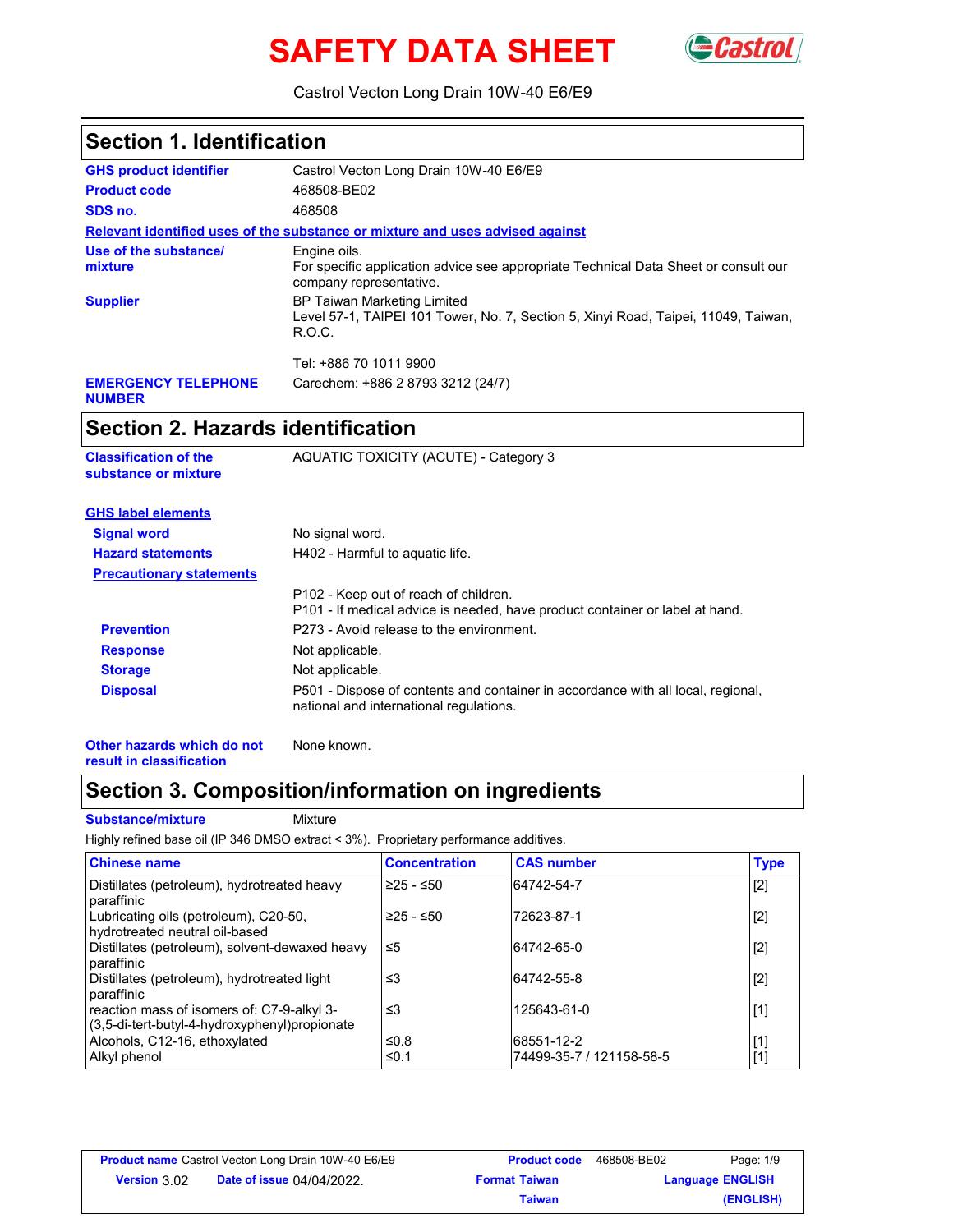| Section 3. Composition/information on ingredients |                 |                           |         |
|---------------------------------------------------|-----------------|---------------------------|---------|
| 化學品名稱                                             | 濃度              | 化學文摘社登記號碼(CAS No.)        | 類型      |
| 氫化處理的重質蠟族石油餾分                                     | $>$ 25 - $<$ 50 | 64742-54-7                | [2]     |
| 潤滑油(石油), C20-50, 氫化中性油基                           | $>25 - 50$      | 72623-87-1                | [2]     |
| 溶劑脫蠟重質蠟族石油餾分                                      |                 | 64742-65-0                | [2]     |
| 氫化處理的輕質蠟族石油餾分                                     |                 | 64742-55-8                | [2]     |
| 同分異構物反應體C7-9-烷基-3-(3,5-二叔丁基-4-氫<br>氧化苯)丙酸鹽        |                 | 125643-61-0               | [1]     |
| 乙氧基化C12-16醇類                                      | $\leq 0.8$      | 68551-12-2                | [1]     |
| 受阻烷基苯酚                                            | ${<}0.1$        | 174499-35-7 / 121158-58-5 | $\perp$ |

**There are no additional ingredients present which, within the current knowledge of the supplier and in the concentrations applicable, are classified as hazardous to health or the environment and hence require reporting in this section.**

#### **Type**

[1] Substance classified with a health or environmental hazard

[2] Substance with a workplace exposure limit

[3] Toxic and concerned chemical substance

[4] Additional disclosure due to company policy

**Occupational exposure limits, if available, are listed in Section 8.**

## **Section 4. First aid measures**

| <b>Description of necessary first aid measures</b> |                                                                                                                                                                                                                                                                                                |
|----------------------------------------------------|------------------------------------------------------------------------------------------------------------------------------------------------------------------------------------------------------------------------------------------------------------------------------------------------|
| <b>Inhalation</b>                                  | If inhaled, remove to fresh air. In case of inhalation of decomposition products in a<br>fire, symptoms may be delayed. The exposed person may need to be kept under<br>medical surveillance for 48 hours. Get medical attention if symptoms occur.                                            |
| <b>Ingestion</b>                                   | Do not induce vomiting unless directed to do so by medical personnel. Never give<br>anything by mouth to an unconscious person. If unconscious, place in recovery<br>position and get medical attention immediately. Get medical attention if adverse<br>health effects persist or are severe. |
| <b>Skin contact</b>                                | Wash skin thoroughly with soap and water or use recognised skin cleanser.<br>Remove contaminated clothing and shoes. Wash clothing before reuse. Clean<br>shoes thoroughly before reuse. Get medical attention if symptoms occur.                                                              |
| Eye contact                                        | In case of contact, immediately flush eyes with plenty of water for at least 15 minutes.<br>Eyelids should be held away from the eyeball to ensure thorough rinsing. Check for<br>and remove any contact lenses. Get medical attention.                                                        |
| <b>Protection of first-aiders</b>                  | No action shall be taken involving any personal risk or without suitable training. It<br>may be dangerous to the person providing aid to give mouth-to-mouth resuscitation.                                                                                                                    |
| Most important symptoms/effects, acute and delayed |                                                                                                                                                                                                                                                                                                |

See Section 11 for more detailed information on health effects and symptoms.

| <u>Indication of immediate medical attention and special treatment needed, if necessary</u> |                                                                                                                                                                                                                                                             |  |
|---------------------------------------------------------------------------------------------|-------------------------------------------------------------------------------------------------------------------------------------------------------------------------------------------------------------------------------------------------------------|--|
| <b>Specific treatments</b>                                                                  | No specific treatment.                                                                                                                                                                                                                                      |  |
| <b>Notes to physician</b>                                                                   | Treatment should in general be symptomatic and directed to relieving any effects.<br>In case of inhalation of decomposition products in a fire, symptoms may be delayed.<br>The exposed person may need to be kept under medical surveillance for 48 hours. |  |

## **Section 5. Firefighting measures**

| <b>Extinguishing media</b>                             |                                                                                                                                                                                                                                                                          |
|--------------------------------------------------------|--------------------------------------------------------------------------------------------------------------------------------------------------------------------------------------------------------------------------------------------------------------------------|
| <b>Suitable extinguishing</b><br>media                 | Use foam or all-purpose dry chemical to extinguish.                                                                                                                                                                                                                      |
| Unsuitable extinguishing<br>media                      | Do not use water jet.                                                                                                                                                                                                                                                    |
| <b>Specific hazards arising</b><br>from the chemical   | Fire water contaminated with this material must be contained and prevented from<br>being discharged to any waterway, sewer or drain. In a fire or if heated, a pressure<br>increase will occur and the container may burst. This material is harmful to aguatic<br>life. |
| <b>Hazardous thermal</b><br>decomposition products     | Combustion products may include the following:<br>carbon oxides (CO, CO <sub>2</sub> ) (carbon monoxide, carbon dioxide)<br>nitrogen oxides $(NO, NO2 etc.)$                                                                                                             |
| <b>Special protective actions</b><br>for fire-fighters | No action shall be taken involving any personal risk or without suitable training.<br>Promptly isolate the scene by removing all persons from the vicinity of the incident if<br>there is a fire.                                                                        |

| <b>Product name</b> Castrol Vecton Long Drain 10W-40 E6/E9 |  | <b>Product code</b>  | 468508-BE02 | Page: 2/9               |
|------------------------------------------------------------|--|----------------------|-------------|-------------------------|
| <b>Date of issue 04/04/2022.</b><br>Version 3.02           |  | <b>Format Taiwan</b> |             | <b>Language ENGLISH</b> |
|                                                            |  | Taiwan               |             | (ENGLISH)               |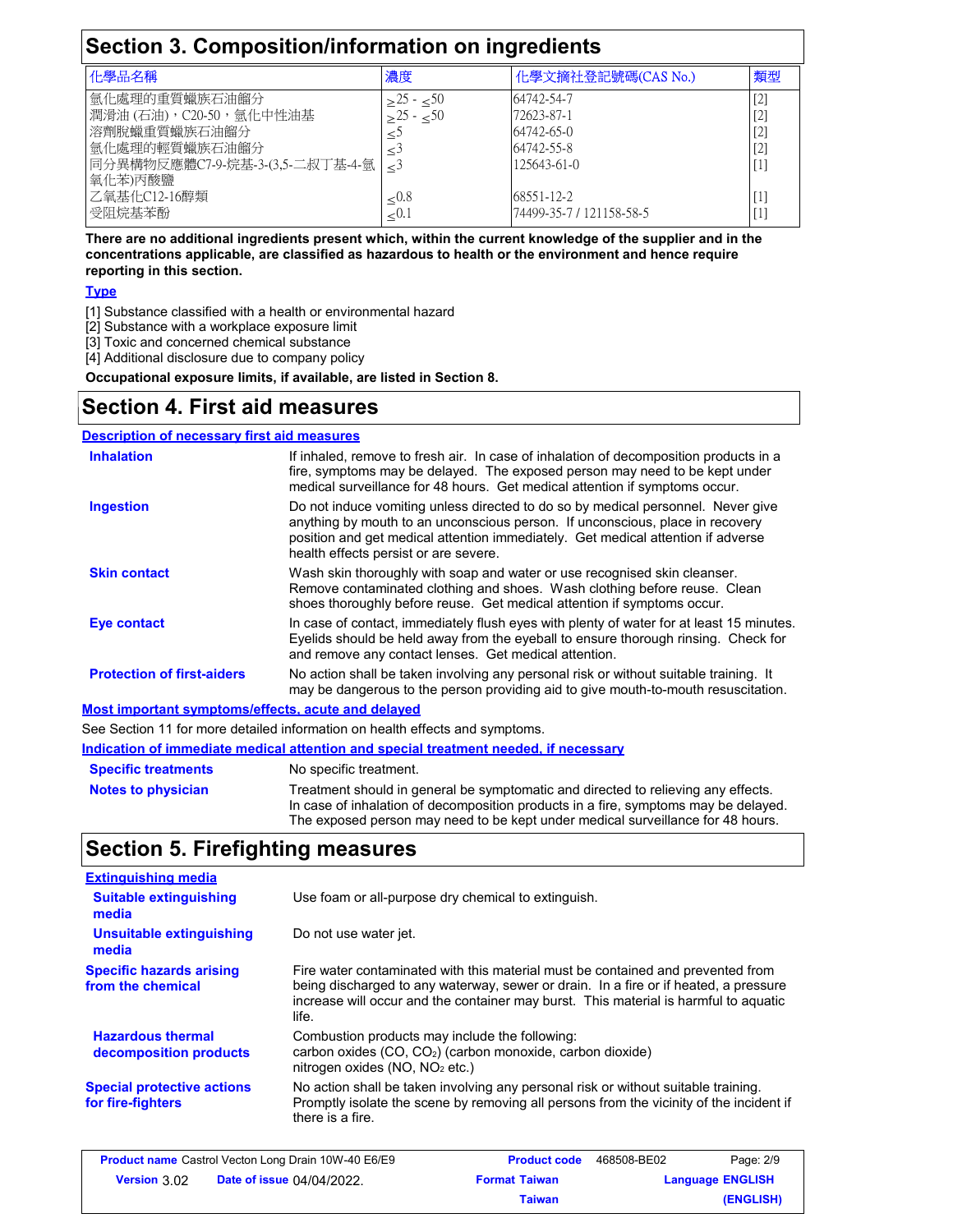**Special protective equipment for fire-fighters** Fire-fighters should wear positive pressure self-contained breathing apparatus (SCBA) and full turnout gear.

#### **Section 6. Accidental release measures**

| <b>Personal precautions,</b><br>protective equipment and<br>emergency procedures | Contact emergency personnel. No action shall be taken involving any personal risk<br>or without suitable training. Evacuate surrounding areas. Keep unnecessary and<br>unprotected personnel from entering. Do not touch or walk through spilt material.<br>Avoid breathing vapour or mist. Provide adequate ventilation. Put on appropriate<br>personal protective equipment. Floors may be slippery; use care to avoid falling.                                                                                        |
|----------------------------------------------------------------------------------|--------------------------------------------------------------------------------------------------------------------------------------------------------------------------------------------------------------------------------------------------------------------------------------------------------------------------------------------------------------------------------------------------------------------------------------------------------------------------------------------------------------------------|
| <b>Environmental precautions</b>                                                 | Avoid dispersal of spilt material and runoff and contact with soil, waterways, drains<br>and sewers. Inform the relevant authorities if the product has caused environmental<br>pollution (sewers, waterways, soil or air). Water polluting material. May be harmful<br>to the environment if released in large quantities.                                                                                                                                                                                              |
| <b>Methods and material for containment and cleaning up</b>                      |                                                                                                                                                                                                                                                                                                                                                                                                                                                                                                                          |
| <b>Small spill</b>                                                               | Stop leak if without risk. Move containers from spill area. Absorb with an inert<br>material and place in an appropriate waste disposal container. Dispose of via a<br>licensed waste disposal contractor.                                                                                                                                                                                                                                                                                                               |
| Large spill                                                                      | Stop leak if without risk. Move containers from spill area. Approach the release<br>from upwind. Prevent entry into sewers, water courses, basements or confined<br>areas. Contain and collect spillage with non-combustible, absorbent material e.g.<br>sand, earth, vermiculite or diatomaceous earth and place in container for disposal<br>according to local regulations. Contaminated absorbent material may pose the<br>same hazard as the spilt product. Dispose of via a licensed waste disposal<br>contractor. |

## **Section 7. Handling and storage**

| <b>Precautions for safe handling</b>                                             |                                                                                                                                                                                                                                                                                                                                                                                                                                                                                                                                                                                                |
|----------------------------------------------------------------------------------|------------------------------------------------------------------------------------------------------------------------------------------------------------------------------------------------------------------------------------------------------------------------------------------------------------------------------------------------------------------------------------------------------------------------------------------------------------------------------------------------------------------------------------------------------------------------------------------------|
| <b>Protective measures</b>                                                       | Put on appropriate personal protective equipment (see Section 8). Do not ingest.<br>Avoid contact with eyes, skin and clothing. Avoid breathing vapour or mist. Keep in<br>the original container or an approved alternative made from a compatible material,<br>kept tightly closed when not in use. Empty containers retain product residue and<br>can be hazardous. Do not reuse container. Avoid contact of spilt material and<br>runoff with soil and surface waterways.                                                                                                                  |
| <b>Advice on general</b><br>occupational hygiene                                 | Eating, drinking and smoking should be prohibited in areas where this material is<br>handled, stored and processed. Wash thoroughly after handling. Remove<br>contaminated clothing and protective equipment before entering eating areas. See<br>also Section 8 for additional information on hygiene measures.                                                                                                                                                                                                                                                                               |
| <b>Conditions for safe storage,</b><br>including any<br><i>incompatibilities</i> | Store in accordance with local regulations. Store in original container protected from<br>direct sunlight in a dry, cool and well-ventilated area, away from incompatible<br>materials (see Section 10) and food and drink. Keep container tightly closed and<br>sealed until ready for use. Store and use only in equipment/containers designed for<br>use with this product. Containers that have been opened must be carefully resealed<br>and kept upright to prevent leakage. Do not store in unlabelled containers. Use<br>appropriate containment to avoid environmental contamination. |
| <b>Not suitable</b>                                                              | Prolonged exposure to elevated temperature                                                                                                                                                                                                                                                                                                                                                                                                                                                                                                                                                     |

# **Section 8. Exposure controls/personal protection**

#### **Control parameters**

#### **Occupational exposure limits**

| <b>Ingredient name</b>                                               | <b>Exposure limits</b>                                                                                                                                                                                                                                                 |
|----------------------------------------------------------------------|------------------------------------------------------------------------------------------------------------------------------------------------------------------------------------------------------------------------------------------------------------------------|
| Distillates (petroleum), hydrotreated heavy paraffinic               | TW Minstry of Labor, labor permissible<br>workplace exposure standards, allowable<br>concentration (Taiwan).<br>STEL: 10 mg/m <sup>3</sup> 15 minutes. Issued/<br>Revised: 1/2005 Form: Mist<br>TWA: 5 mg/m <sup>3</sup> 8 hours. Issued/Revised:<br>1/2005 Form: Mist |
| Lubricating oils (petroleum), C20-50, hydrotreated neutral oil-based | TW Minstry of Labor, labor permissible<br>workplace exposure standards, allowable<br>concentration (Taiwan).<br>STEL: 10 mg/m <sup>3</sup> 15 minutes. Issued/<br>Revised: 1/2005 Form: Mist                                                                           |
| <b>Product name</b> Castrol Vecton Long Drain 10W-40 E6/E9           | Page: 3/9<br><b>Product code</b><br>468508-BE02                                                                                                                                                                                                                        |
| Version $3.02$ Date of issue $04/04/2022$ .                          | <b>Format Taiwan</b><br><b>Language ENGLISH</b>                                                                                                                                                                                                                        |
|                                                                      | (ENGLISH)<br><b>Taiwan</b>                                                                                                                                                                                                                                             |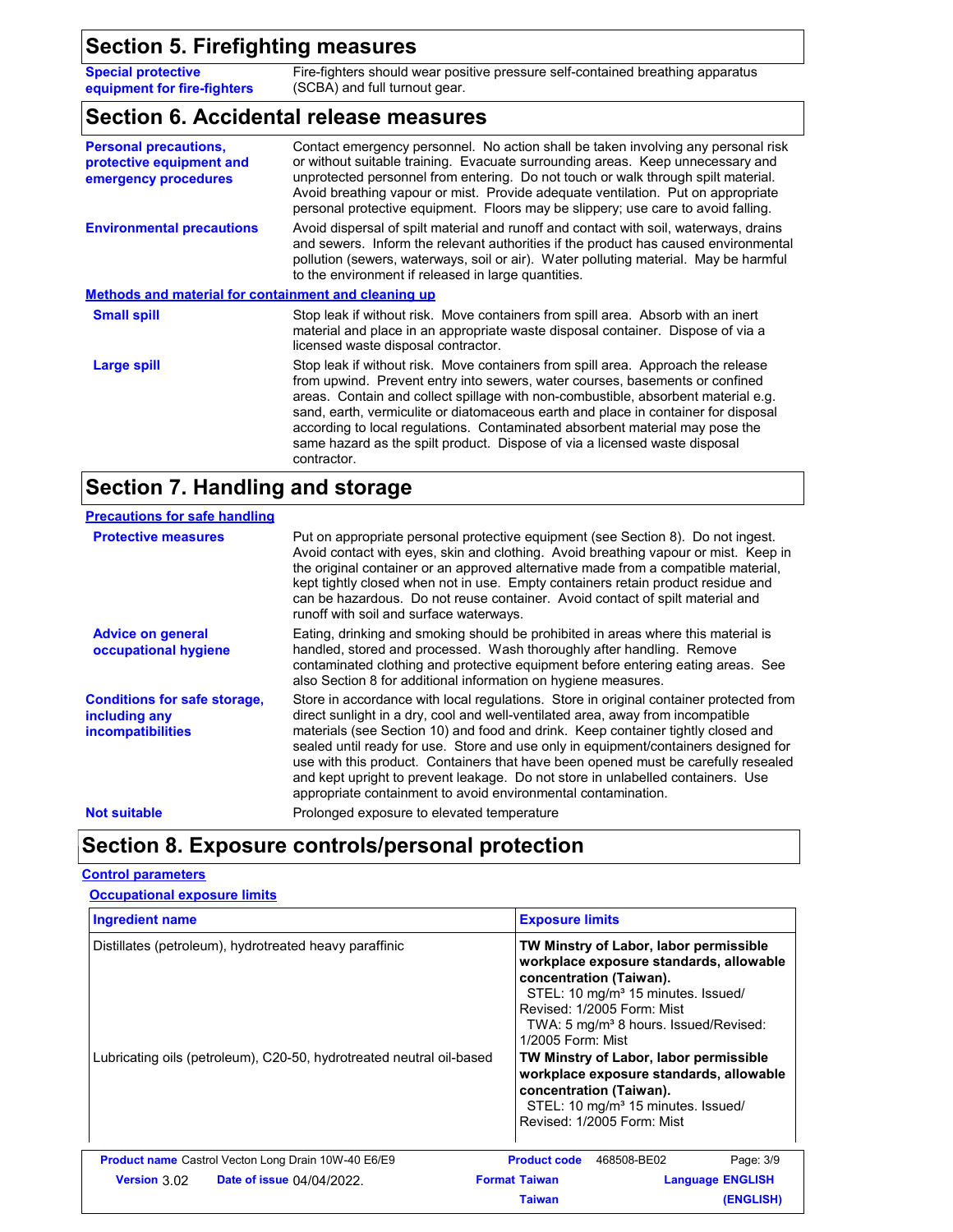|                                                                                                                     | Section 8. Exposure controls/personal protection                                                                                                                                                                                                                                                                                                                                                                                                                                                                                                                                                                                                                                                                                                                                                                                                                                                                       |                                                                                                                                                                                                                                                                                                                                                                                            |  |
|---------------------------------------------------------------------------------------------------------------------|------------------------------------------------------------------------------------------------------------------------------------------------------------------------------------------------------------------------------------------------------------------------------------------------------------------------------------------------------------------------------------------------------------------------------------------------------------------------------------------------------------------------------------------------------------------------------------------------------------------------------------------------------------------------------------------------------------------------------------------------------------------------------------------------------------------------------------------------------------------------------------------------------------------------|--------------------------------------------------------------------------------------------------------------------------------------------------------------------------------------------------------------------------------------------------------------------------------------------------------------------------------------------------------------------------------------------|--|
| Distillates (petroleum), solvent-dewaxed heavy paraffinic<br>Distillates (petroleum), hydrotreated light paraffinic |                                                                                                                                                                                                                                                                                                                                                                                                                                                                                                                                                                                                                                                                                                                                                                                                                                                                                                                        | TWA: 5 mg/m <sup>3</sup> 8 hours. Issued/Revised:<br>1/2005 Form: Mist<br>TW Minstry of Labor, labor permissible<br>workplace exposure standards, allowable<br>concentration (Taiwan).<br>STEL: 10 mg/m <sup>3</sup> 15 minutes. Issued/<br>Revised: 1/2005 Form: Mist<br>TWA: 5 mg/m <sup>3</sup> 8 hours. Issued/Revised:<br>1/2005 Form: Mist<br>TW Minstry of Labor, labor permissible |  |
|                                                                                                                     |                                                                                                                                                                                                                                                                                                                                                                                                                                                                                                                                                                                                                                                                                                                                                                                                                                                                                                                        | workplace exposure standards, allowable<br>concentration (Taiwan).<br>STEL: 10 mg/m <sup>3</sup> 15 minutes. Issued/<br>Revised: 1/2005 Form: Mist<br>TWA: 5 mg/m <sup>3</sup> 8 hours. Issued/Revised:<br>1/2005 Form: Mist                                                                                                                                                               |  |
| <b>Recommended monitoring</b><br>procedures                                                                         | If this product contains ingredients with exposure limits, personal, workplace<br>atmosphere or biological monitoring may be required to determine the effectiveness<br>of the ventilation or other control measures and/or the necessity to use respiratory<br>protective equipment. Reference should be made to appropriate monitoring<br>standards. Reference to national guidance documents for methods for the<br>determination of hazardous substances will also be required.                                                                                                                                                                                                                                                                                                                                                                                                                                    |                                                                                                                                                                                                                                                                                                                                                                                            |  |
| <b>Appropriate engineering</b><br>controls                                                                          | All activities involving chemicals should be assessed for their risks to health, to<br>ensure exposures are adequately controlled. Personal protective equipment should<br>only be considered after other forms of control measures (e.g. engineering controls)<br>have been suitably evaluated. Personal protective equipment should conform to<br>appropriate standards, be suitable for use, be kept in good condition and properly<br>maintained.<br>Your supplier of personal protective equipment should be consulted for advice on<br>selection and appropriate standards. For further information contact your national<br>organisation for standards.<br>Provide exhaust ventilation or other engineering controls to keep the relevant<br>airborne concentrations below their respective occupational exposure limits.<br>The final choice of protective equipment will depend upon a risk assessment. It is |                                                                                                                                                                                                                                                                                                                                                                                            |  |
| <b>Environmental exposure</b><br>controls                                                                           | important to ensure that all items of personal protective equipment are compatible.<br>Emissions from ventilation or work process equipment should be checked to ensure<br>they comply with the requirements of environmental protection legislation. In some<br>cases, fume scrubbers, filters or engineering modifications to the process equipment<br>will be necessary to reduce emissions to acceptable levels.                                                                                                                                                                                                                                                                                                                                                                                                                                                                                                   |                                                                                                                                                                                                                                                                                                                                                                                            |  |
| <b>Individual protection measures</b>                                                                               |                                                                                                                                                                                                                                                                                                                                                                                                                                                                                                                                                                                                                                                                                                                                                                                                                                                                                                                        |                                                                                                                                                                                                                                                                                                                                                                                            |  |
| <b>Hygiene measures</b>                                                                                             | safety showers are close to the workstation location.                                                                                                                                                                                                                                                                                                                                                                                                                                                                                                                                                                                                                                                                                                                                                                                                                                                                  | Wash hands, forearms and face thoroughly after handling chemical products, before<br>eating, smoking and using the lavatory and at the end of the working period.<br>Appropriate techniques should be used to remove potentially contaminated clothing.<br>Wash contaminated clothing before reusing. Ensure that eyewash stations and                                                     |  |
| <b>Eye protection</b>                                                                                               | Safety glasses with side shields.                                                                                                                                                                                                                                                                                                                                                                                                                                                                                                                                                                                                                                                                                                                                                                                                                                                                                      |                                                                                                                                                                                                                                                                                                                                                                                            |  |
| <b>Skin protection</b>                                                                                              |                                                                                                                                                                                                                                                                                                                                                                                                                                                                                                                                                                                                                                                                                                                                                                                                                                                                                                                        |                                                                                                                                                                                                                                                                                                                                                                                            |  |
| <b>Hand protection</b>                                                                                              | Wear protective gloves if prolonged or repeated contact is likely. Wear chemical<br>resistant gloves. Recommended: Nitrile gloves. The correct choice of protective<br>gloves depends upon the chemicals being handled, the conditions of work and use,<br>and the condition of the gloves (even the best chemically resistant glove will break<br>down after repeated chemical exposures). Most gloves provide only a short time of<br>protection before they must be discarded and replaced. Because specific work<br>environments and material handling practices vary, safety procedures should be<br>developed for each intended application. Gloves should therefore be chosen in<br>consultation with the supplier/manufacturer and with a full assessment of the<br>working conditions.                                                                                                                        |                                                                                                                                                                                                                                                                                                                                                                                            |  |
| <b>Body protection</b>                                                                                              | Use of protective clothing is good industrial practice.<br>Personal protective equipment for the body should be selected based on the task<br>being performed and the risks involved and should be approved by a specialist<br>before handling this product.<br>Cotton or polyester/cotton overalls will only provide protection against light<br>superficial contamination that will not soak through to the skin. Overalls should be<br>laundered on a regular basis. When the risk of skin exposure is high (e.g. when<br>cleaning up spillages or if there is a risk of splashing) then chemical resistant aprons<br>and/or impervious chemical suits and boots will be required.                                                                                                                                                                                                                                  |                                                                                                                                                                                                                                                                                                                                                                                            |  |

| <b>Product name</b> Castrol Vecton Long Drain 10W-40 E6/E9 |                                  | <b>Product code</b>  | 468508-BE02             | Page: 4/9 |
|------------------------------------------------------------|----------------------------------|----------------------|-------------------------|-----------|
| <b>Version 3.02</b>                                        | <b>Date of issue 04/04/2022.</b> | <b>Format Taiwan</b> | <b>Language ENGLISH</b> |           |
|                                                            |                                  | <b>Taiwan</b>        |                         | (ENGLISH) |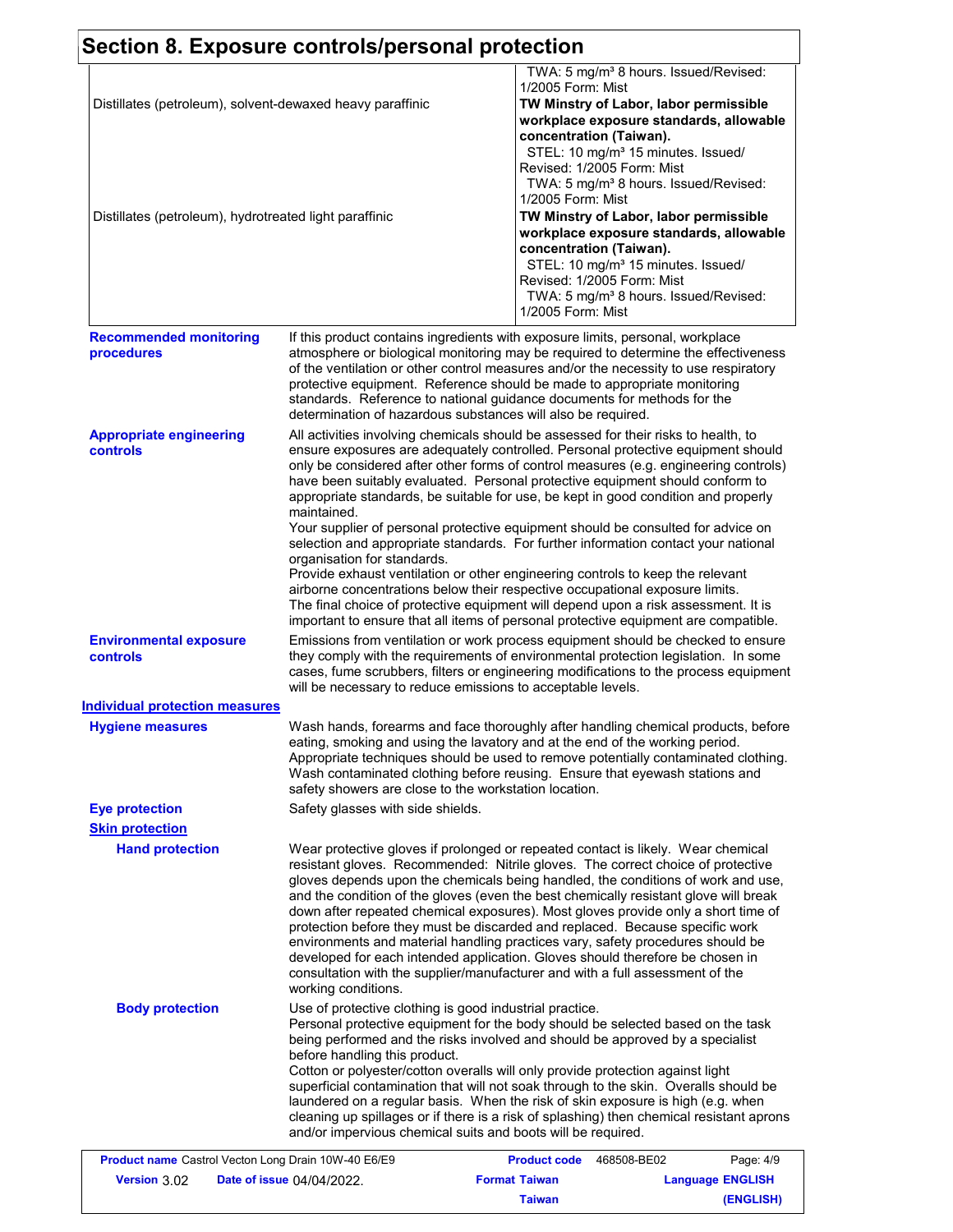#### **Section 8. Exposure controls/personal protection**

In case of insufficient ventilation, wear suitable respiratory equipment. The correct choice of respiratory protection depends upon the chemicals being handled, the conditions of work and use, and the condition of the respiratory equipment. Safety procedures should be developed for each intended application. Respiratory protection equipment should therefore be chosen in consultation with the supplier/manufacturer and with a full assessment of the working conditions. **Respiratory protection Other skin protection** Appropriate footwear and any additional skin protection measures should be selected based on the task being performed and the risks involved and should be approved by a specialist before handling this product.

## **Section 9. Physical and chemical properties**

The conditions of measurement of all properties are at standard temperature and pressure unless otherwise indicated.

#### **Appearance**

| <b>Physical state</b>                                             | Liquid.                                          |
|-------------------------------------------------------------------|--------------------------------------------------|
| <b>Colour</b>                                                     | Amber. [Light]                                   |
| <b>Odour</b>                                                      | Not available.                                   |
| <b>Odour threshold</b>                                            | Not available.                                   |
| рH                                                                | Not applicable.                                  |
| <b>Melting point/freezing point</b>                               | Not available.                                   |
| <b>Boiling point, initial boiling</b><br>point, and boiling range | Not available.                                   |
| <b>Drop Point</b>                                                 | Not available.                                   |
| <b>Flash point</b>                                                | Closed cup: $204^{\circ}$ C (399.2 $^{\circ}$ F) |
| <b>Evaporation rate</b>                                           | Not available.                                   |
| <b>Flammability</b>                                               | Not available.                                   |
|                                                                   | Not applicable. Based on - Physical state        |
| Lower and upper explosion<br>                                     | Not available.                                   |

**limit/flammability limit**

**Vapour pressure**

**Density Solubility**

**octanol/water**

**Relative density** 

|                                                                                |        |                 | Vapour Pressure at 20°C |          |               | Vapour pressure at 50°C |
|--------------------------------------------------------------------------------|--------|-----------------|-------------------------|----------|---------------|-------------------------|
| <b>Ingredient name</b>                                                         | mm Hg  | kPa             | <b>Method</b>           | mm<br>Hg | kPa           | <b>Method</b>           |
| Distillates (petroleum),<br>hydrotreated heavy<br>paraffinic                   | < 0.08 | < 0.011         | <b>ASTM D 5191</b>      |          |               |                         |
| Lubricating oils<br>(petroleum), C20-50,<br>hydrotreated neutral oil-<br>based | < 0.08 | < 0.011         | <b>ASTM D 5191</b>      |          |               |                         |
| Distillates (petroleum),<br>solvent-dewaxed heavy<br>paraffinic                | < 0.08 | < 0.011         | <b>ASTM D 5191</b>      |          |               |                         |
| Distillates (petroleum),<br>hydrotreated light<br>paraffinic                   | < 0.08 | < 0.011         | <b>ASTM D 5191</b>      |          |               |                         |
| Not available.                                                                 |        |                 |                         |          |               |                         |
| Not available.                                                                 |        |                 |                         |          |               |                         |
| $<$ 1000 kg/m <sup>3</sup> (<1 g/cm <sup>3</sup> ) at 15 <sup>°</sup> C        |        |                 |                         |          |               |                         |
| insoluble in water.                                                            |        |                 |                         |          |               |                         |
| Not applicable.                                                                |        |                 |                         |          |               |                         |
| <b>Ingredient name</b>                                                         |        | $\rm ^{\circ}C$ | °F                      |          | <b>Method</b> |                         |
|                                                                                |        |                 |                         |          |               |                         |

**Auto-ignition temperature** reaction mass of isomers of: C7-9-alkyl 3-(3,5-di-tert-butyl-4-hydroxyphenyl)propionate 365 689

#### **Viscosity Decomposition temperature** Not available.

Kinematic: 99.3 mm²/s (99.3 cSt) at 40°C Kinematic: 13.65 to 14.7 mm²/s (13.65 to 14.7 cSt) at 100°C

#### **Particle characteristics**

**Partition coefficient: n-**

**Relative vapour density**

| <b>Product name</b> Castrol Vecton Long Drain 10W-40 E6/E9 |                                  | <b>Product code</b>  | 468508-BE02 | Page: 5/9               |
|------------------------------------------------------------|----------------------------------|----------------------|-------------|-------------------------|
| <b>Version</b> $3.02$                                      | <b>Date of issue 04/04/2022.</b> | <b>Format Taiwan</b> |             | <b>Language ENGLISH</b> |
|                                                            |                                  | <b>Taiwan</b>        |             | (ENGLISH)               |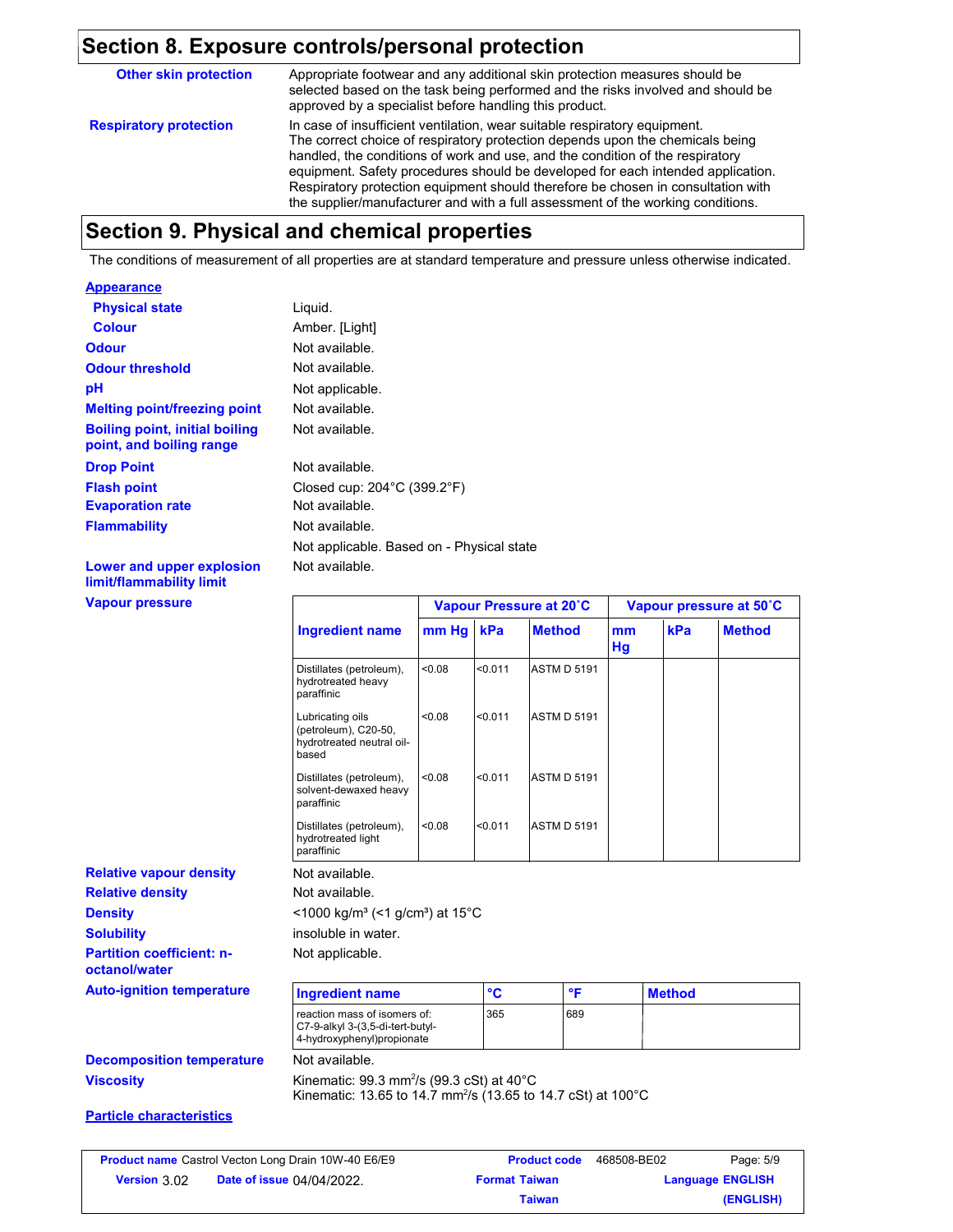## **Section 9. Physical and chemical properties**

**Median particle size** Not applicable.

## **Section 10. Stability and reactivity**

| <b>Reactivity</b>                                   | No specific test data available for this product. Refer to Conditions to avoid and<br>Incompatible materials for additional information.                                |
|-----------------------------------------------------|-------------------------------------------------------------------------------------------------------------------------------------------------------------------------|
| <b>Chemical stability</b>                           | The product is stable.                                                                                                                                                  |
| <b>Possibility of hazardous</b><br><b>reactions</b> | Under normal conditions of storage and use, hazardous reactions will not occur.<br>Under normal conditions of storage and use, hazardous polymerisation will not occur. |
| <b>Conditions to avoid</b>                          | Avoid all possible sources of ignition (spark or flame).                                                                                                                |
| <b>Incompatible materials</b>                       | Reactive or incompatible with the following materials: oxidising materials.                                                                                             |
| <b>Hazardous decomposition</b><br>products          | Under normal conditions of storage and use, hazardous decomposition products<br>should not be produced.                                                                 |

## **Section 11. Toxicological information**

#### **Information on toxicological effects**

| <b>Aspiration hazard</b>                           |                                                                                                                                                                                                                                                                                                                                                                                                             |
|----------------------------------------------------|-------------------------------------------------------------------------------------------------------------------------------------------------------------------------------------------------------------------------------------------------------------------------------------------------------------------------------------------------------------------------------------------------------------|
| <b>Name</b>                                        | <b>Result</b>                                                                                                                                                                                                                                                                                                                                                                                               |
| Not available.                                     |                                                                                                                                                                                                                                                                                                                                                                                                             |
| <b>Information on likely routes</b><br>of exposure | Routes of entry anticipated: Dermal, Inhalation.                                                                                                                                                                                                                                                                                                                                                            |
| <b>Potential acute health effects</b>              |                                                                                                                                                                                                                                                                                                                                                                                                             |
| <b>Eye contact</b>                                 | No known significant effects or critical hazards.                                                                                                                                                                                                                                                                                                                                                           |
| <b>Inhalation</b>                                  | Exposure to decomposition products may cause a health hazard. Serious effects<br>may be delayed following exposure.                                                                                                                                                                                                                                                                                         |
| <b>Skin contact</b>                                | Defatting to the skin. May cause skin dryness and irritation.                                                                                                                                                                                                                                                                                                                                               |
| <b>Ingestion</b>                                   | No known significant effects or critical hazards.                                                                                                                                                                                                                                                                                                                                                           |
|                                                    | Symptoms related to the physical, chemical and toxicological characteristics                                                                                                                                                                                                                                                                                                                                |
| <b>Eye contact</b>                                 | No specific data.                                                                                                                                                                                                                                                                                                                                                                                           |
| <b>Inhalation</b>                                  | No specific data.                                                                                                                                                                                                                                                                                                                                                                                           |
| <b>Skin contact</b>                                | Adverse symptoms may include the following:<br>irritation<br>dryness<br>cracking                                                                                                                                                                                                                                                                                                                            |
| <b>Ingestion</b>                                   | No specific data.                                                                                                                                                                                                                                                                                                                                                                                           |
|                                                    | Delayed and immediate effects as well as chronic effects from short and long-term exposure                                                                                                                                                                                                                                                                                                                  |
| <b>Eye contact</b>                                 | Potential risk of transient stinging or redness if accidental eye contact occurs.                                                                                                                                                                                                                                                                                                                           |
| <b>Skin contact</b>                                | Prolonged or repeated contact can defat the skin and lead to irritation, cracking and/<br>or dermatitis.                                                                                                                                                                                                                                                                                                    |
| <b>Ingestion</b>                                   | Ingestion of large quantities may cause nausea and diarrhoea.                                                                                                                                                                                                                                                                                                                                               |
| <b>Potential chronic health effects</b>            |                                                                                                                                                                                                                                                                                                                                                                                                             |
| <b>General</b>                                     | USED ENGINE OILS<br>Combustion products resulting from the operation of internal combustion engines<br>contaminate engine oils during use. Used engine oil may contain hazardous<br>components which have the potential to cause skin cancer. Frequent or prolonged<br>contact with all types and makes of used engine oil must therefore be avoided and a<br>high standard of personal hygiene maintained. |
| <b>Carcinogenicity</b>                             | No known significant effects or critical hazards.                                                                                                                                                                                                                                                                                                                                                           |
| <b>Mutagenicity</b>                                | No known significant effects or critical hazards.                                                                                                                                                                                                                                                                                                                                                           |
| <b>Teratogenicity</b>                              | No known significant effects or critical hazards.                                                                                                                                                                                                                                                                                                                                                           |
| <b>Developmental effects</b>                       | No known significant effects or critical hazards.                                                                                                                                                                                                                                                                                                                                                           |
| <b>Fertility effects</b>                           | No known significant effects or critical hazards.                                                                                                                                                                                                                                                                                                                                                           |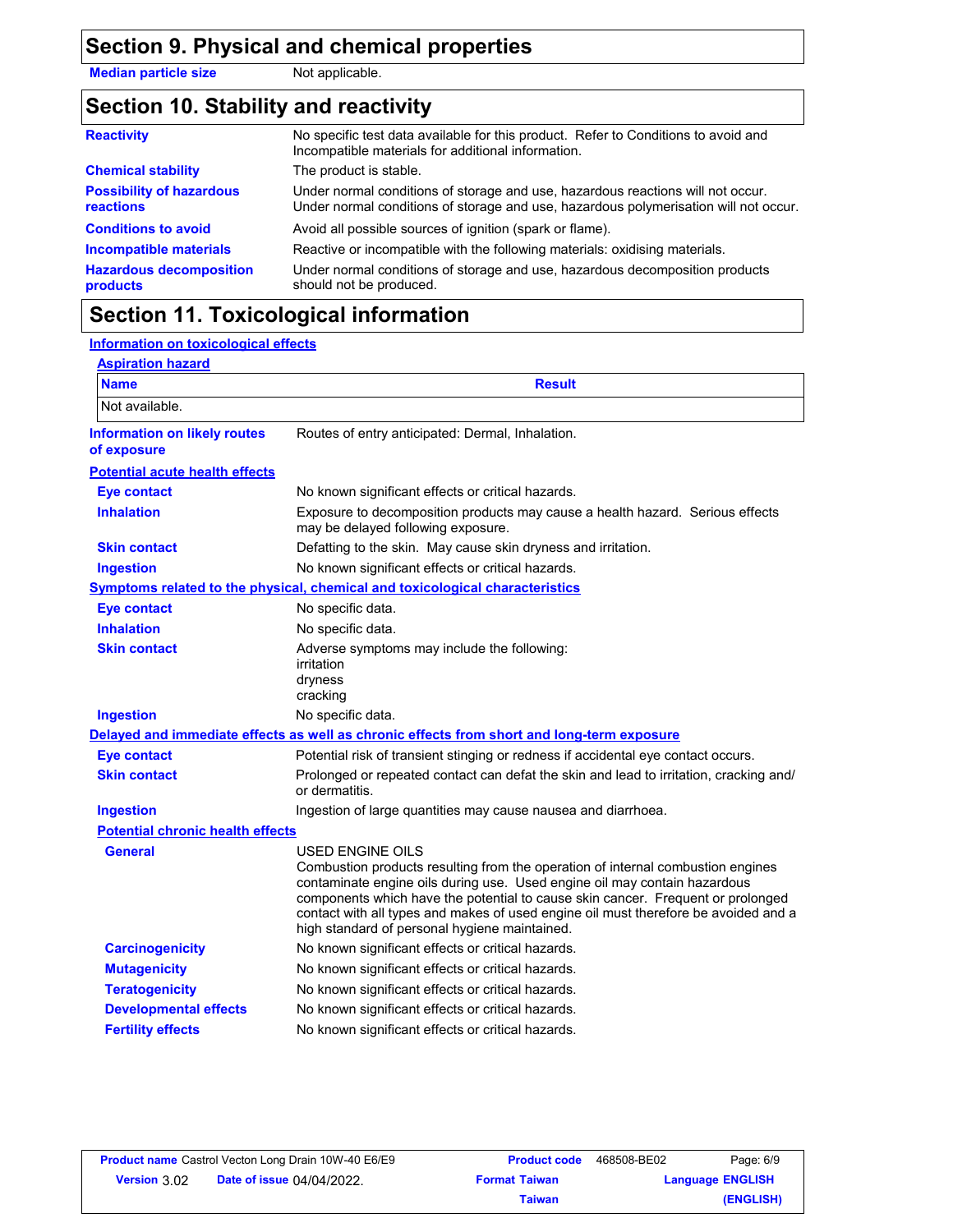## **Section 12. Ecological information**

**Environmental effects** This material is harmful to aquatic life.

#### **Persistence and degradability**

Expected to be biodegradable.

#### **Bioaccumulative potential**

This product is not expected to bioaccumulate through food chains in the environment.

| <u>Mobility in soil</u>                                              |                                                                                                                           |
|----------------------------------------------------------------------|---------------------------------------------------------------------------------------------------------------------------|
| <b>Soil/water partition</b><br><b>coefficient</b> (K <sub>oc</sub> ) | Not available.                                                                                                            |
| <b>Mobility</b>                                                      | Spillages may penetrate the soil causing ground water contamination.                                                      |
| <b>Other ecological information</b>                                  | Spills may form a film on water surfaces causing physical damage to organisms.<br>Oxygen transfer could also be impaired. |

### **Section 13. Disposal considerations**

The generation of waste should be avoided or minimised wherever possible. Significant quantities of waste product residues should not be disposed of via the foul sewer but processed in a suitable effluent treatment plant. Dispose of surplus and non-recyclable products via a licensed waste disposal contractor. Disposal of this product, solutions and any by-products should at all times comply with the requirements of environmental protection and waste disposal legislation and any regional local authority requirements. Waste packaging should be recycled. Incineration or landfill should only be considered when recycling is not feasible. This material and its container must be disposed of in a safe way. Care should be taken when handling emptied containers that have not been cleaned or rinsed out. Empty containers or liners may retain some product residues. Avoid dispersal of spilt material and runoff and contact with soil, waterways, drains and sewers. **Disposal methods**

## **Section 14. Transport information**

|                                      | <b>IMDG</b>              | <b>IATA</b>              |
|--------------------------------------|--------------------------|--------------------------|
| <b>UN number</b>                     | Not regulated.           | Not regulated.           |
| <b>UN proper</b><br>shipping name    | $\overline{\phantom{a}}$ | ٠                        |
| <b>Transport hazard</b><br>class(es) | $\overline{\phantom{a}}$ | ٠                        |
| <b>Packing group</b>                 | $\overline{\phantom{a}}$ | $\overline{\phantom{a}}$ |
| <b>Environmental</b><br>hazards      | No.                      | No.                      |
| <b>Additional</b><br>information     | $\overline{\phantom{0}}$ |                          |

**Special precautions for user** Not available.

# **Section 15. Regulatory information**

Not applicable.

#### **TCCSCA List of concerned chemicals**

Not applicable.

**OSHA Article 29** None of the components are listed.

**OSHA Article 30** Employers shall not employ a pregnant female laborer to perform any potentially dangerous or harmful work involving this product. (OSHA Art. 30 first part, par 5)

|              | <b>Product name</b> Castrol Vecton Long Drain 10W-40 E6/E9 | <b>Product code</b><br>468508-BE02 |                         | Page: 7/9 |  |  |
|--------------|------------------------------------------------------------|------------------------------------|-------------------------|-----------|--|--|
| Version 3.02 | <b>Date of issue 04/04/2022.</b>                           | <b>Format Taiwan</b>               | <b>Language ENGLISH</b> |           |  |  |
|              |                                                            | Taiwan                             |                         | (ENGLISH) |  |  |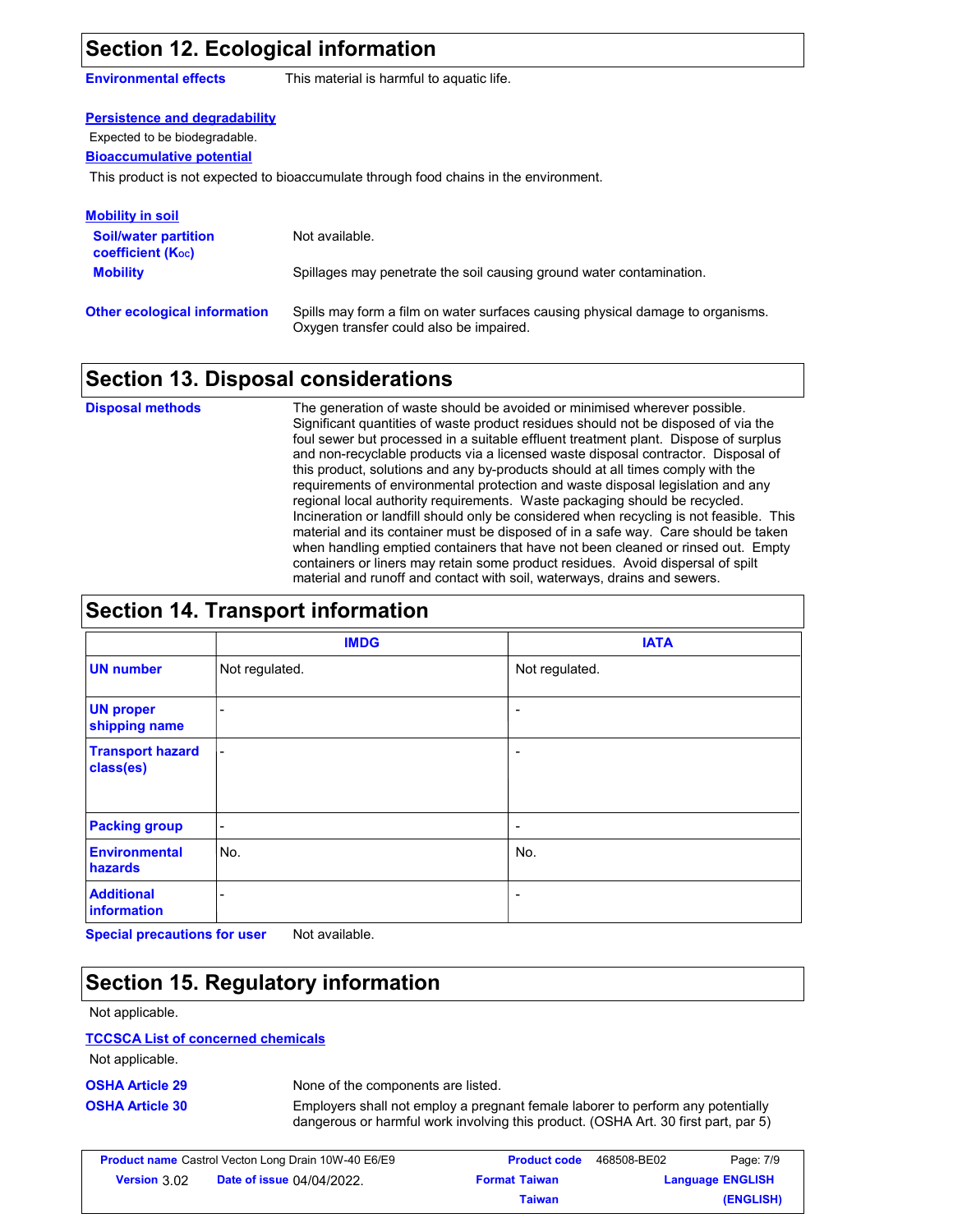# **Section 15. Regulatory information**

**Montreal Protocol**

| <b>Ingredient name</b>                                          |                                                                                                                                |                                        | <b>Status</b> |  |
|-----------------------------------------------------------------|--------------------------------------------------------------------------------------------------------------------------------|----------------------------------------|---------------|--|
| Not listed.                                                     |                                                                                                                                |                                        |               |  |
| <b>Stockholm Convention on Persistent Organic Pollutants</b>    |                                                                                                                                |                                        |               |  |
| <b>Ingredient name</b>                                          |                                                                                                                                | <b>List name</b>                       | <b>Status</b> |  |
| Not listed.                                                     |                                                                                                                                |                                        |               |  |
| <b>Rotterdam Convention on Prior Informed Consent (PIC)</b>     |                                                                                                                                |                                        |               |  |
| <b>Ingredient name</b>                                          |                                                                                                                                |                                        | <b>Status</b> |  |
| Not listed.                                                     |                                                                                                                                |                                        |               |  |
| <b>Regulation according to other foreign laws</b>               |                                                                                                                                |                                        |               |  |
| <b>REACH Status</b>                                             | The company, as identified in Section 1, sells this product in the EU in compliance with the<br>current requirements of REACH. |                                        |               |  |
| <b>Australia inventory (AIIC)</b>                               | All components are listed or exempted.                                                                                         |                                        |               |  |
| <b>Canada inventory status</b>                                  |                                                                                                                                | All components are listed or exempted. |               |  |
| <b>China inventory (IECSC)</b>                                  |                                                                                                                                | At least one component is not listed.  |               |  |
| <b>Japan inventory (CSCL)</b>                                   |                                                                                                                                | All components are listed or exempted. |               |  |
| <b>Philippines inventory</b><br>(PICCS)                         |                                                                                                                                | At least one component is not listed.  |               |  |
| <b>Korea inventory (KECI)</b>                                   |                                                                                                                                | All components are listed or exempted. |               |  |
| <b>Taiwan Chemical</b><br><b>Substances Inventory</b><br>(TCSI) | All components are listed or exempted.                                                                                         |                                        |               |  |
| <b>United States inventory</b><br>(TSCA 8b)                     |                                                                                                                                | All components are active or exempted. |               |  |

## **Section 16. Other information**

#### **Procedure used to derive the classification**

| <b>Classification</b>                        |                                                                                                                                                                                                                                                                                                             | <b>Justification</b>                                                                                                                                                                                                                                                                                                                                                                                                                                                                                                                                                                                                                                                                                     |
|----------------------------------------------|-------------------------------------------------------------------------------------------------------------------------------------------------------------------------------------------------------------------------------------------------------------------------------------------------------------|----------------------------------------------------------------------------------------------------------------------------------------------------------------------------------------------------------------------------------------------------------------------------------------------------------------------------------------------------------------------------------------------------------------------------------------------------------------------------------------------------------------------------------------------------------------------------------------------------------------------------------------------------------------------------------------------------------|
| AQUATIC TOXICITY (ACUTE) - Category 3        |                                                                                                                                                                                                                                                                                                             | Calculation method                                                                                                                                                                                                                                                                                                                                                                                                                                                                                                                                                                                                                                                                                       |
| <b>References</b>                            | Not available.                                                                                                                                                                                                                                                                                              |                                                                                                                                                                                                                                                                                                                                                                                                                                                                                                                                                                                                                                                                                                          |
| <b>Organisation that prepared</b><br>the SDS | <b>BP</b>                                                                                                                                                                                                                                                                                                   |                                                                                                                                                                                                                                                                                                                                                                                                                                                                                                                                                                                                                                                                                                          |
| <b>History</b>                               |                                                                                                                                                                                                                                                                                                             |                                                                                                                                                                                                                                                                                                                                                                                                                                                                                                                                                                                                                                                                                                          |
| Date of printing                             | 4/4/2022                                                                                                                                                                                                                                                                                                    |                                                                                                                                                                                                                                                                                                                                                                                                                                                                                                                                                                                                                                                                                                          |
| Date of previous issue                       | 01/04/2022.                                                                                                                                                                                                                                                                                                 |                                                                                                                                                                                                                                                                                                                                                                                                                                                                                                                                                                                                                                                                                                          |
| <b>Version</b>                               | 3.02                                                                                                                                                                                                                                                                                                        |                                                                                                                                                                                                                                                                                                                                                                                                                                                                                                                                                                                                                                                                                                          |
| <b>Prepared by</b>                           | <b>Product Stewardship</b>                                                                                                                                                                                                                                                                                  |                                                                                                                                                                                                                                                                                                                                                                                                                                                                                                                                                                                                                                                                                                          |
| <b>Key to abbreviations</b>                  | $ATE = Acute Toxicity Estimate$<br><b>BCF</b> = Bioconcentration Factor<br>IATA = International Air Transport Association<br>IBC = Intermediate Bulk Container<br><b>IMDG</b> = International Maritime Dangerous Goods<br>Regulation [Regulation (EC) No. 1907/2006]<br>$UN = United Nations$<br>72623-87-1 | GHS = Globally Harmonized System of Classification and Labelling of Chemicals<br>LogPow = logarithm of the octanol/water partition coefficient<br>MARPOL = International Convention for the Prevention of Pollution From Ships,<br>1973 as modified by the Protocol of 1978. ("Marpol" = marine pollution)<br>REACH = Registration, Evaluation, Authorisation and Restriction of Chemicals<br>Varies = may contain one or more of the following 64741-88-4, 64741-89-5,<br>64741-95-3, 64741-96-4, 64742-01-4, 64742-44-5, 64742-45-6, 64742-52-5,<br>64742-53-6, 64742-54-7, 64742-55-8, 64742-56-9, 64742-57-0, 64742-58-1,<br>64742-62-7, 64742-63-8, 64742-65-0, 64742-70-7, 72623-85-9, 72623-86-0, |

**Indicates information that has changed from previously issued version.**

| <b>Product name</b> Castrol Vecton Long Drain 10W-40 E6/E9 |                                  | <b>Product code</b>  | 468508-BE02             | Page: 8/9 |
|------------------------------------------------------------|----------------------------------|----------------------|-------------------------|-----------|
| <b>Version 3.02</b>                                        | <b>Date of issue 04/04/2022.</b> | <b>Format Taiwan</b> | <b>Language ENGLISH</b> |           |
|                                                            |                                  | Taiwan               |                         | (ENGLISH) |